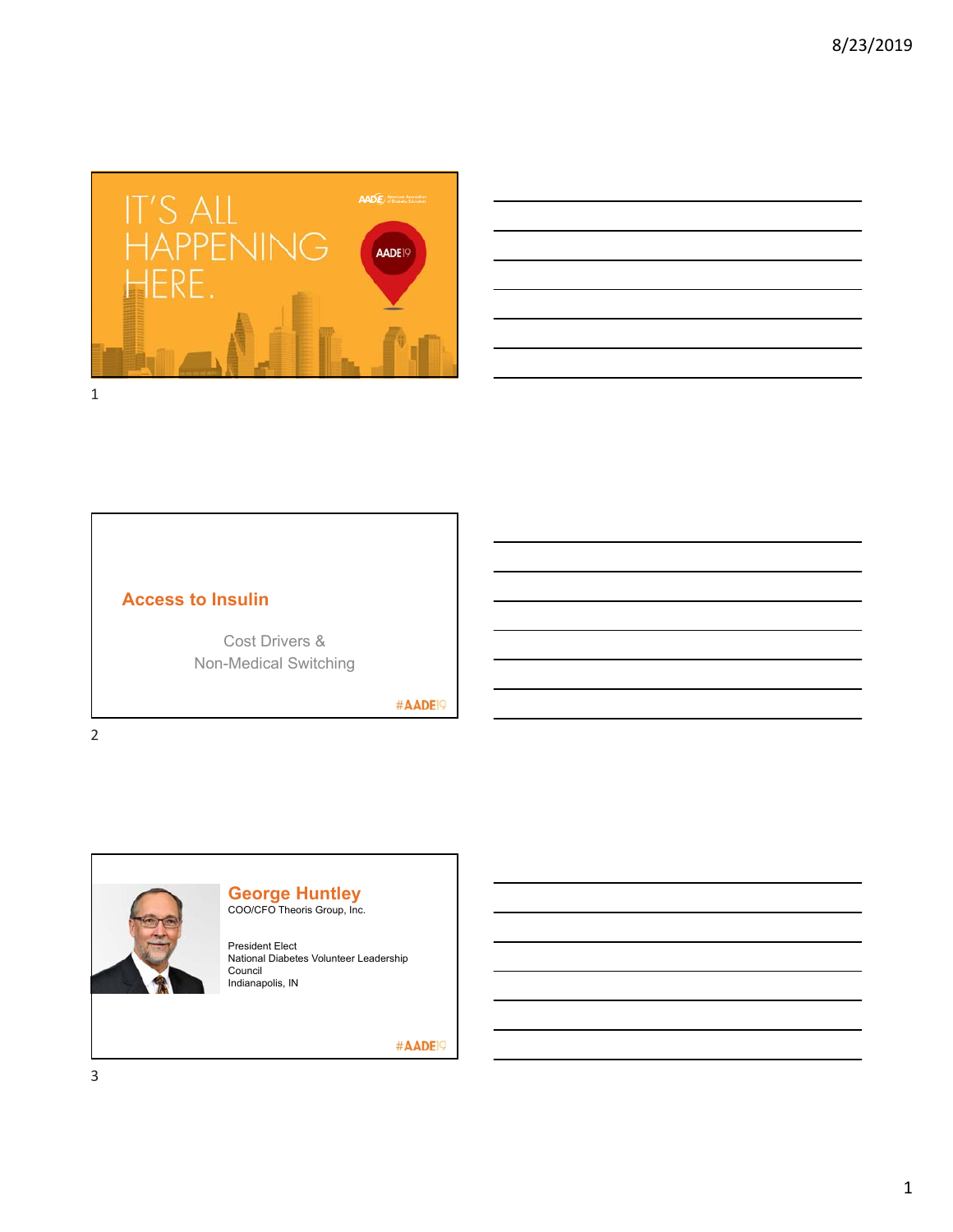

### **Stewart Perry** LUCTF/Owner & State Farm Agent

Vice President Elect National Diabetes Volunteer Leadership Council Lexington, KY

#AADE19

4

# **Disclosure to Participants**

- 
- Notice of Requirements For Successful Completion<br>- Please refer to learning goals and objectives<br>- Learners must attend the full activity and complete the evaluation in order to claim continuing<br>- ducustion credit/hours<br>
	-
	-
	-
- Presenter: George Hurlisty No COI/Financial Relationship to disclose<br>- Presenter: Stewart Perry Consulting engagement: Novo Nordisk<br>- NOVIC has an industry advisory board but is solely responsible for this presentati • Off-Label Use:
- Participants will be notified by speakers to any product used for a purpose other than for which it was approved by the Food and Drug Administration.

#AADE<sup>19</sup>

5



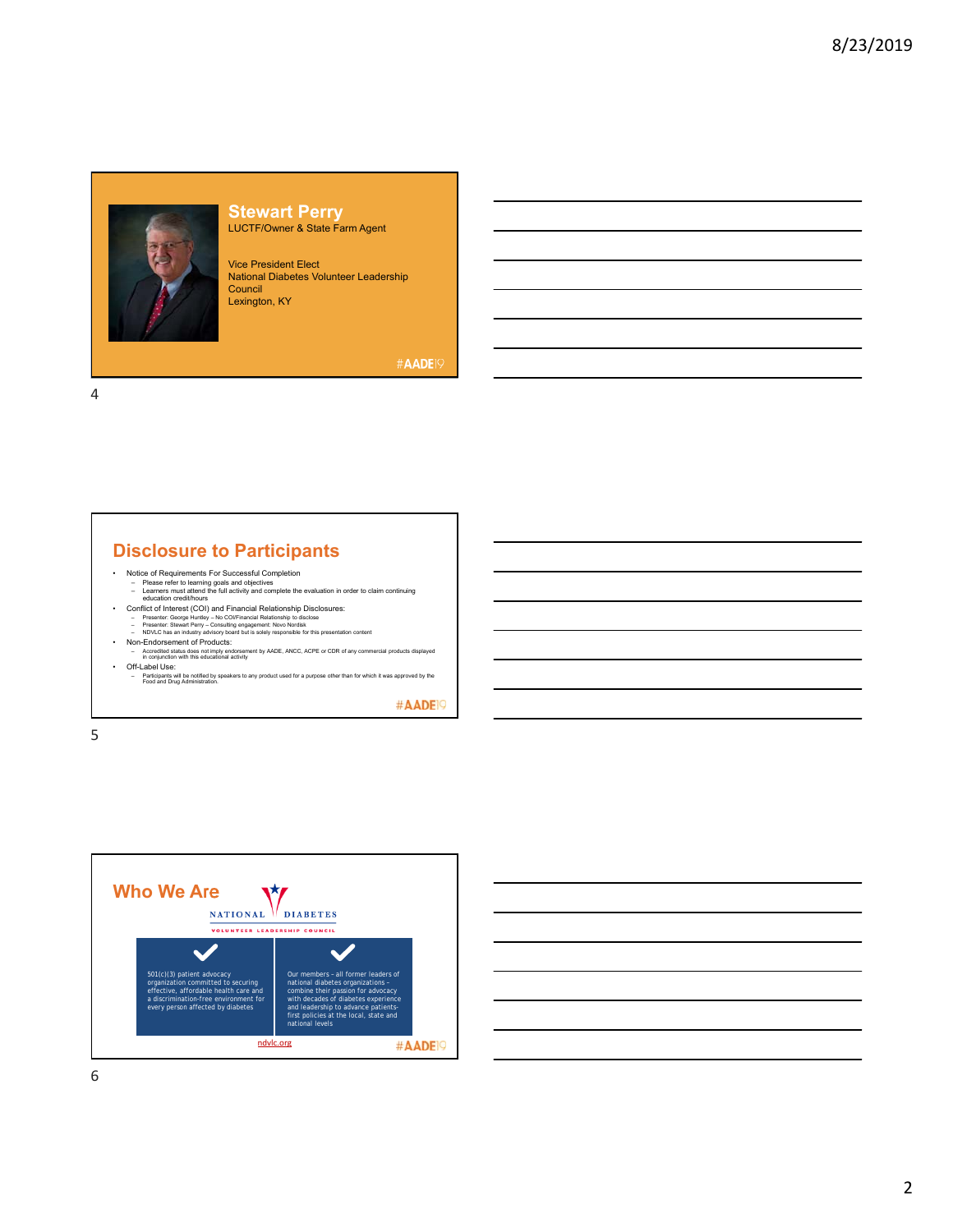## **Objectives**

- **Articulate how the current health coverage environment contributes to high out-of-pocket costs for insulin**
- **Connect people with diabetes insulin access resources**
- **Call to action: Local, state and national advocacy initiatives to reduce insulin costs**

#AADE<sup>19</sup>

7

## **Access to Insulin Overview**

- 1. What's the problem
- 2. How we got here
- 3. How people with diabetes are impacted
- 4. View of a flawed system
- 5. What we can do about it

#AADE<sup>19</sup>

8

## **Access to Insulin Overview**

### **1. What's the problem**

- 2. How we got here
- 3. How people with diabetes are impacted
- 4. View of a flawed system
- 5. What we can do about it

#AADE<sup>19</sup>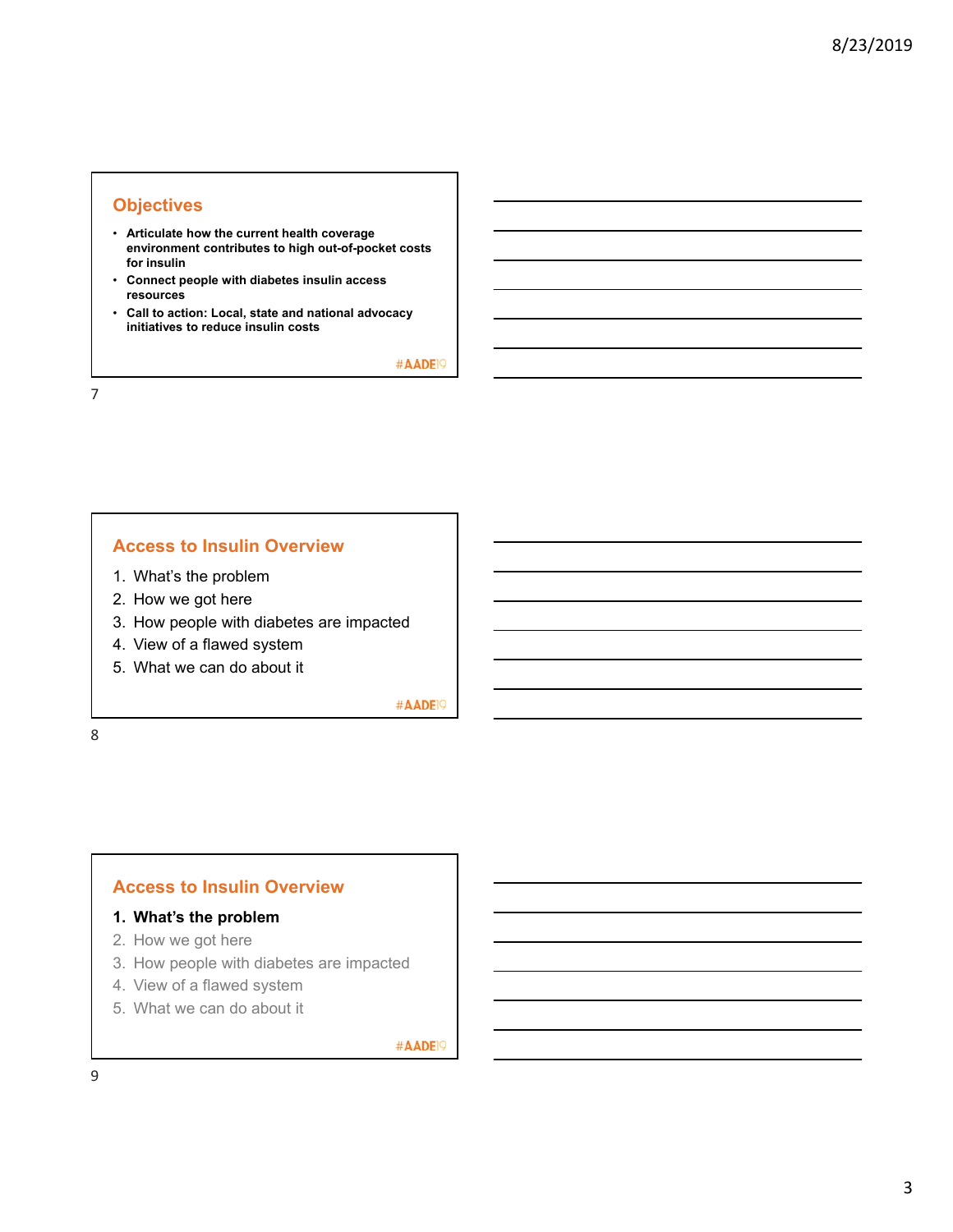

| $\overline{\phantom{a}}$                                                                                                                                                                                                                        |  | $\overline{\phantom{a}}$ |
|-------------------------------------------------------------------------------------------------------------------------------------------------------------------------------------------------------------------------------------------------|--|--------------------------|
|                                                                                                                                                                                                                                                 |  |                          |
| <u> Alexandro de la contrada de la contrada de la contrada de la contrada de la contrada de la contrada de la co</u><br><u> The Communication of the Communication of the Communication of the Communication of the Communication of the Co</u> |  |                          |
|                                                                                                                                                                                                                                                 |  | ___                      |
| <u> Alexandro de la contrada de la contrada de la contrada de la contrada de la contrada de la contrada de la con</u>                                                                                                                           |  |                          |
| ,我们的人们也不会有什么?""我们的人们,我们也不会有什么?""我们的人们,我们的人们也不会有什么?""我们的人们,我们的人们的人们,我们的人们的人们,我们的人<br>第2011章 我们的人们的人们,我们的人们的人们的人们,我们的人们的人们的人们,我们的人们的人们的人们,我们的人们的人们的人们,我们的人们的人们的人们,我们的人                                                                            |  |                          |
| <u> 1989 - Johann Stoff, deutscher Stoff, der Stoff, der Stoff, der Stoff, der Stoff, der Stoff, der Stoff, der S</u>                                                                                                                           |  |                          |

| THE EXPENSE OF<br><b>INSULIN</b> | <b>MONTHLY COST @ LIST</b> | <b>MONTHLY COST \$35 COPAY/</b><br><b>30% CO INSURANCE</b> |
|----------------------------------|----------------------------|------------------------------------------------------------|
| Type 1 Pump User Cost            |                            |                                                            |
| Insulin                          | \$562.00                   | \$35.00                                                    |
| Cartridges                       | \$26.30                    | \$7.89                                                     |
| <b>Infusion Sets</b>             | \$118.80                   | \$35.64                                                    |
| <b>Test Strips</b>               | \$128.00                   | \$38.40                                                    |
| <b>Total Cost Per Month</b>      | \$835.10                   | \$116.93                                                   |

11

## **Access to Insulin Overview**

- 1. What's the problem
- **2. How we got here**
- 3. How people with diabetes are impacted
- 4. View of a flawed system
- 5. What we can do about it

#AADE<sup>19</sup>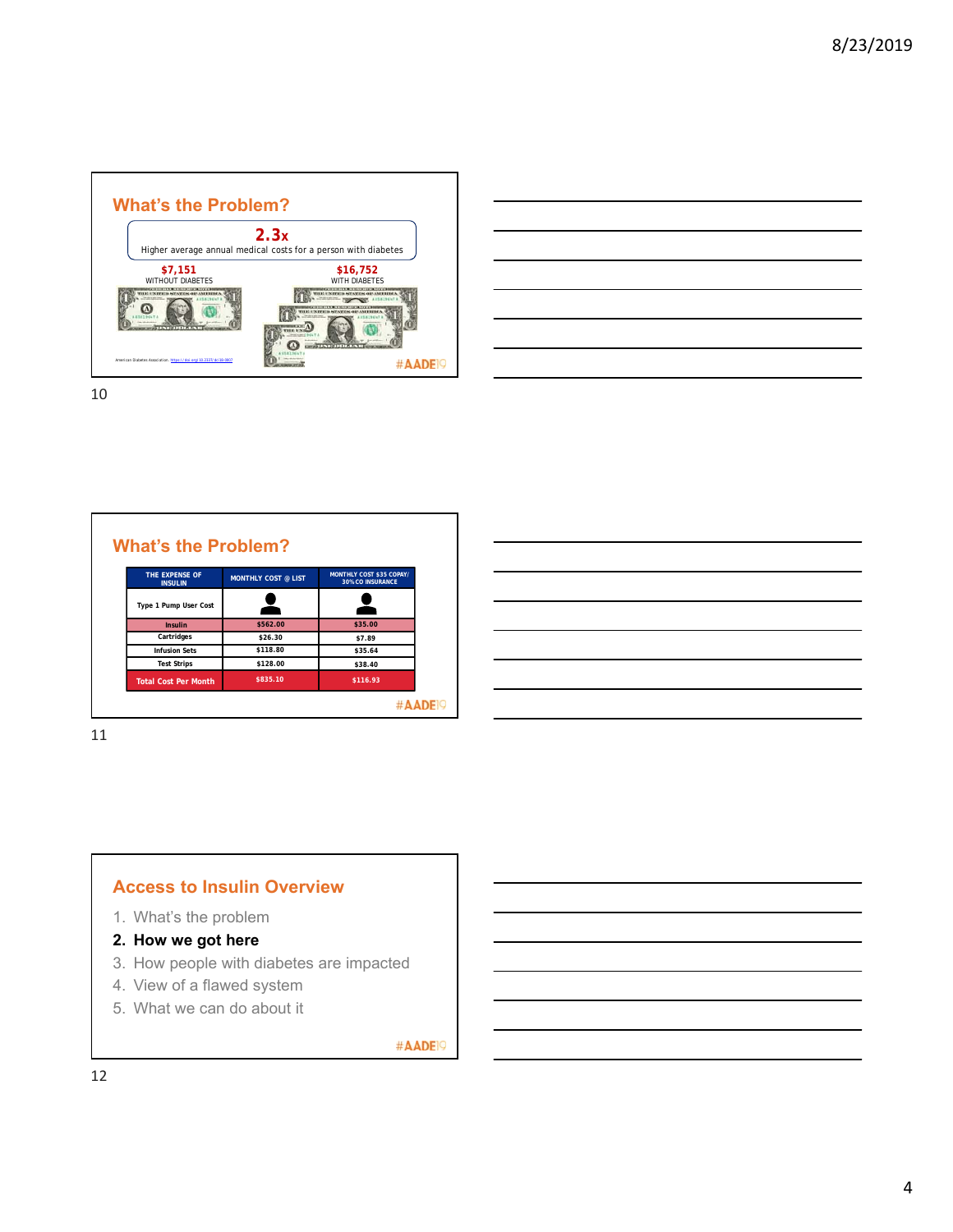











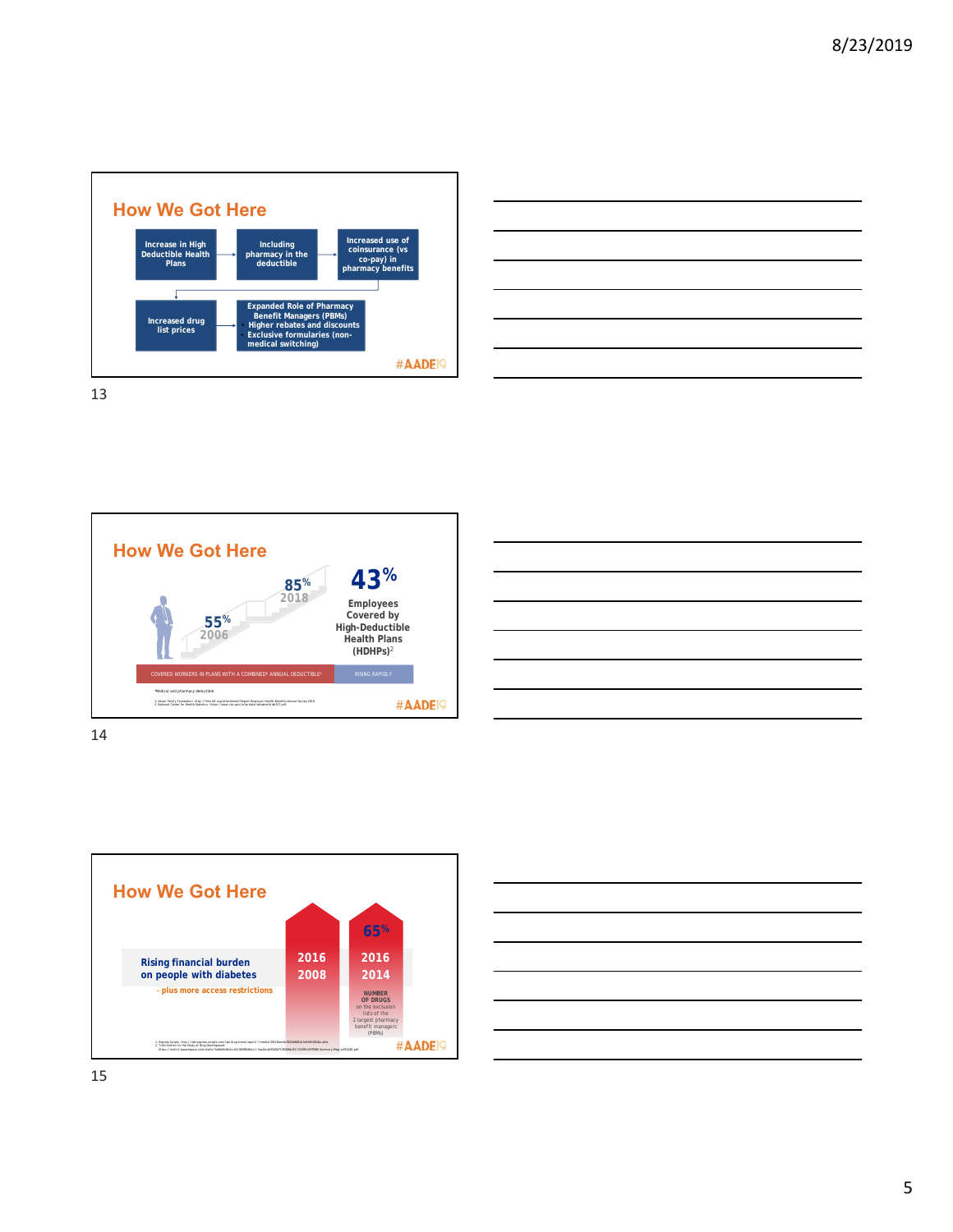



## **Access to Insulin Overview**

- 1. What's the problem
- 2. How we got here

## **3. How people with diabetes are impacted**

- 4. View of a flawed system
- 5. What we can do about it

#AADE<sup>19</sup>

17



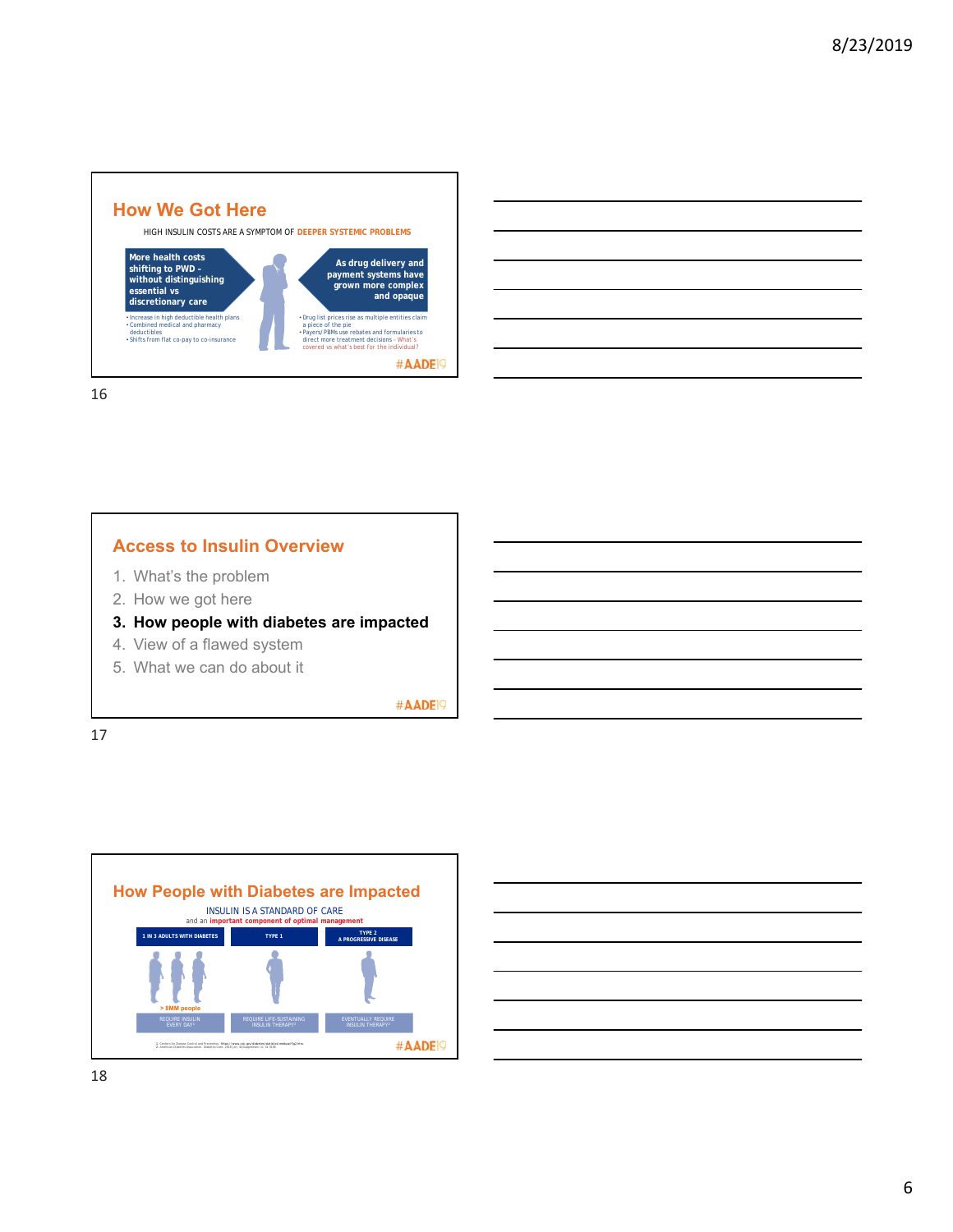

| <u> 1988 - Andrea Santa Andrea Santa Andrea Santa Andrea Santa Andrea Santa Andrea Santa Andrea Santa Andrea San</u>   |                                                                                                                                                                      |                                                                                 |  |
|------------------------------------------------------------------------------------------------------------------------|----------------------------------------------------------------------------------------------------------------------------------------------------------------------|---------------------------------------------------------------------------------|--|
|                                                                                                                        |                                                                                                                                                                      |                                                                                 |  |
| <u> 1989 - Johann Stoff, deutscher Stoffen und der Stoffen und der Stoffen und der Stoffen und der Stoffen und der</u> |                                                                                                                                                                      |                                                                                 |  |
|                                                                                                                        |                                                                                                                                                                      | the contract of the contract of the contract of the contract of the contract of |  |
|                                                                                                                        |                                                                                                                                                                      |                                                                                 |  |
| <u> Andreas Andrews Andrews Andrews Andrews Andrews Andrews Andrews Andrews Andrews Andrews Andrews Andrews Andr</u>   |                                                                                                                                                                      |                                                                                 |  |
|                                                                                                                        | ,我们也不会有一个人的事情。""我们的人们,我们也不会有一个人的人,我们也不会有一个人的人,我们也不会有一个人的人,我们也不会有一个人的人,我们也不会有一个人的<br>第一百一十一章 我们的人,我们的人们的人们,我们的人们的人们的人们,我们的人们的人们的人们,我们的人们的人们,我们的人们的人们,我们的人们的人们,我们的人们的人 |                                                                                 |  |









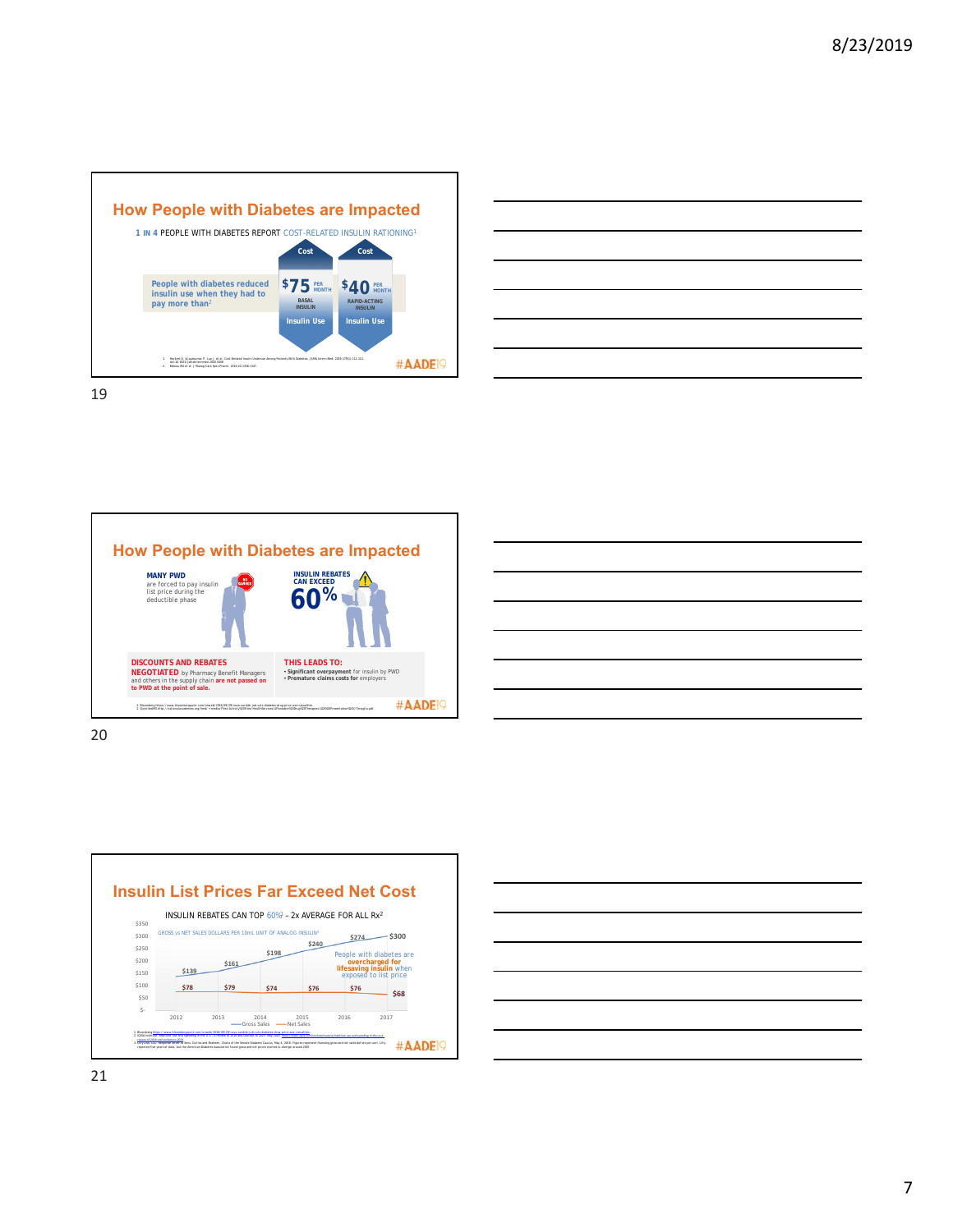# **Access to Insulin Overview**

- 1. What's the problem
- 2. How we got here
- 3. How people with diabetes are impacted
- **4. View of a flawed system**
- 5. What we can do about it

#AADE<sup>19</sup>

22



| <u> 1988 - Johann John Stoff, deutscher Stoffen und der Stoffen und der Stoffen und der Stoffen und der Stoffen un</u>                                                                                                        |  |                                   |  |
|-------------------------------------------------------------------------------------------------------------------------------------------------------------------------------------------------------------------------------|--|-----------------------------------|--|
| <u> 1989 - Johann Stoff, amerikansk politiker (d. 1989)</u>                                                                                                                                                                   |  |                                   |  |
| the control of the control of the control of the control of the control of the control of the control of the control of the control of the control of the control of the control of the control of the control of the control |  | and the control of the control of |  |
|                                                                                                                                                                                                                               |  |                                   |  |
|                                                                                                                                                                                                                               |  |                                   |  |
|                                                                                                                                                                                                                               |  |                                   |  |
|                                                                                                                                                                                                                               |  |                                   |  |

23



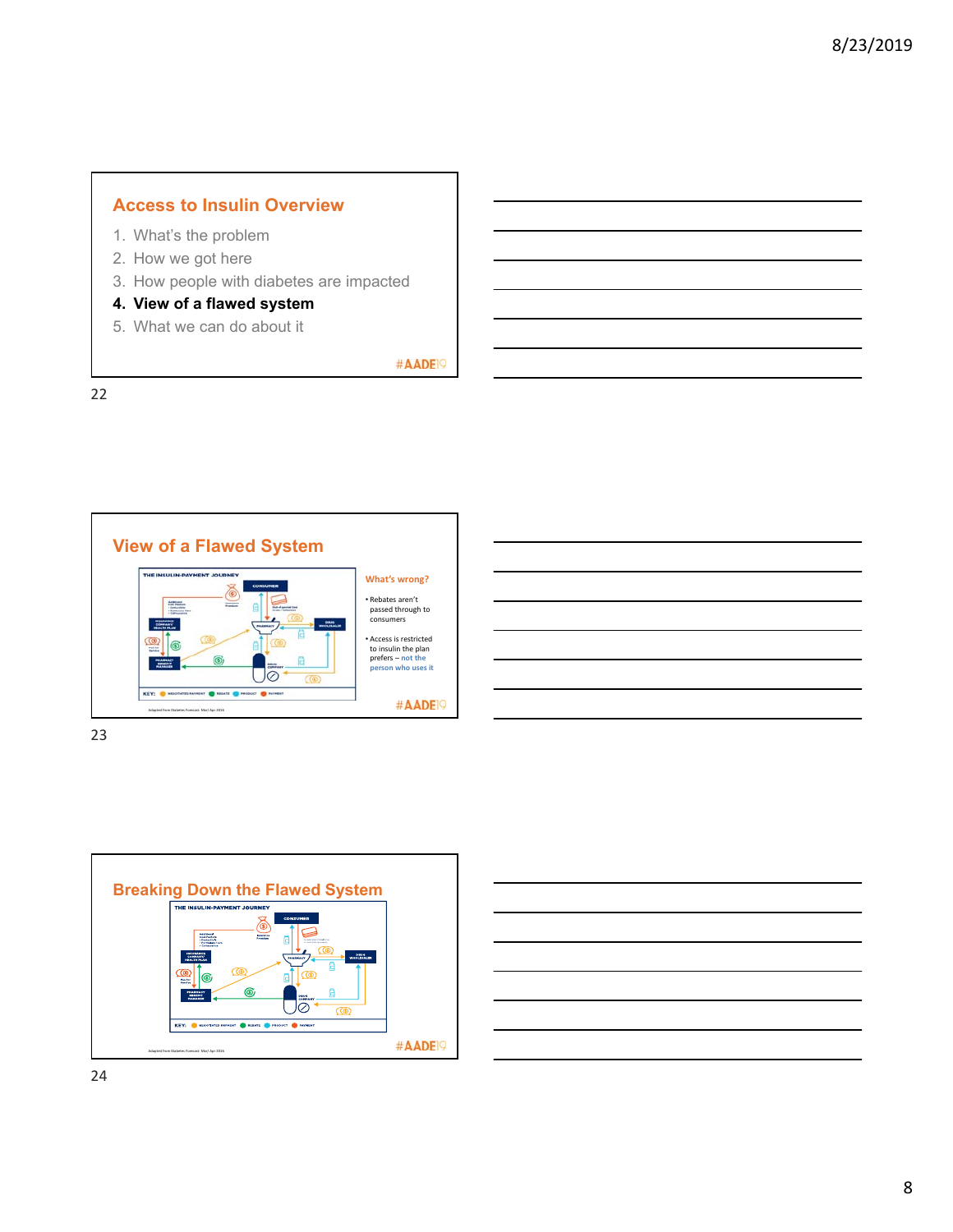



| <b>Rebates Drive Perverse Incentives</b>                                                                                                                                   |              |                       |  |
|----------------------------------------------------------------------------------------------------------------------------------------------------------------------------|--------------|-----------------------|--|
| PBMs and Plans get more money when they cover the higher priced brand insulin<br>rather than the less expensive biosimilar and those "savings" may not pass through to PWD |              |                       |  |
|                                                                                                                                                                            | <b>Brand</b> | Biosimilar            |  |
| List Price                                                                                                                                                                 | \$278,00     | \$234.00              |  |
| <b>Assumed Rebate</b>                                                                                                                                                      | 60%          | 60%                   |  |
| <b>Total Rebate</b>                                                                                                                                                        | \$166.80     | 140.40<br>$\sim$      |  |
| Assumed percent of rebate given to plan                                                                                                                                    | 90%          | 90%                   |  |
| - Rebate dollars received by plan                                                                                                                                          | \$150.12     | 126.36<br>s.          |  |
| - Rebate dollars retained by PBM                                                                                                                                           | \$16.68      | 14.04<br>$\mathbf{s}$ |  |
| Assumed patient coinsurance                                                                                                                                                | 20%          | 20%                   |  |
| - Patient cost                                                                                                                                                             | \$5,60       | \$46.80               |  |
| - Plan cost (net of rebate and patient coinsurance)                                                                                                                        | \$72.28      | \$60.84               |  |
| Manufacturer's net (list price minus total rebate)                                                                                                                         | \$111.20     | \$93.60               |  |
| 1. Prices are list prices shown at www.goodrx.com for an equivalent amount of each drug                                                                                    |              |                       |  |

# **Key Components of PBM Compensation**

| <b>SOURCE</b>                        | <b>DESCRIPTION</b>                                                                                                                                                                             |
|--------------------------------------|------------------------------------------------------------------------------------------------------------------------------------------------------------------------------------------------|
| <b>Retail Network</b><br>Spread      | The difference between:<br>Ingredient cost reimbursement PBM receives from a payer<br>Ingredient cost reimbursement PBM pays to a network pharmacy<br>٠                                        |
| <b>Pharmacy Dispensing</b><br>Profit | The difference between:<br>Ingredient cost reimbursement PBM receives from a payer<br>Drug acquisition cost to a PBM's mail or specialty pharmacy                                              |
| <b>Retained Rebates</b>              | Percentage of manufacturer rebates PBM retains instead of passing through to plan sponsor                                                                                                      |
| <b>Retained Price</b><br>Protection  | Percentage of manufacturer price protection payments PBM retains instead of passing<br>through to plan sponsor                                                                                 |
| <b>Administrative Fees</b>           | Per-claim processing fees                                                                                                                                                                      |
| <b>Service Revenues</b>              | For-fee services provided to, or performance-based payments received from, pharmaceutical<br>manufacturers                                                                                     |
|                                      | Fein AJ. The 2018 Economic Report on U.S. Pharmacies and Pharmacy Benefit Managers, Drug Channels Institute: 2018.<br>https://drugchannelsimtitute.com/files/2019-PharmacyPBM-DCI-Overview.odf |

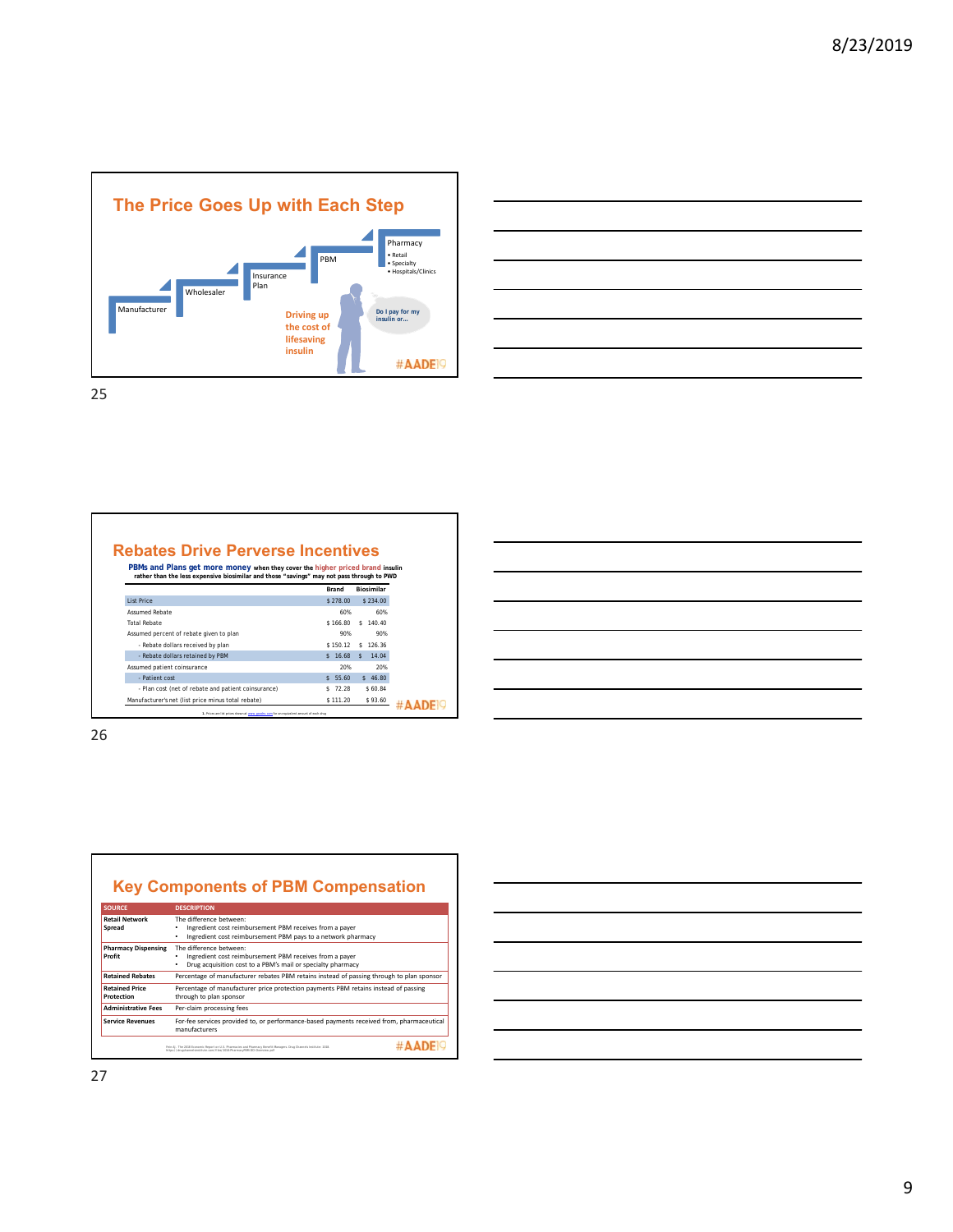

| <u> Andreas Andreas Andreas Andreas Andreas Andreas Andreas Andreas Andreas Andreas Andreas Andreas Andreas Andr</u>                                                                                                                                                                                                                                        |                                                                                  |  |                     |
|-------------------------------------------------------------------------------------------------------------------------------------------------------------------------------------------------------------------------------------------------------------------------------------------------------------------------------------------------------------|----------------------------------------------------------------------------------|--|---------------------|
|                                                                                                                                                                                                                                                                                                                                                             |                                                                                  |  |                     |
|                                                                                                                                                                                                                                                                                                                                                             |                                                                                  |  |                     |
| and the contract of the contract of the contract of the contract of the contract of the contract of the contract of<br><u>and the contract of the contract of the contract of the contract of the contract of the contract of the contract of the contract of the contract of the contract of the contract of the contract of the contract of the contr</u> |                                                                                  |  | ________<br>_______ |
|                                                                                                                                                                                                                                                                                                                                                             | ,我们也不会有一个人的事情。""我们的人们是不是我们的人,我们也不会有一个人的人,我们也不会有一个人的人,我们也不会有一个人的人,我们也不会有一个人的人,我们也 |  |                     |
|                                                                                                                                                                                                                                                                                                                                                             |                                                                                  |  |                     |

## **Access to Insulin Overview**

- 1. What's the problem
- 2. How we got here
- 3. How people with diabetes are impacted
- 4. View of a flawed system
- **5. What we can do about it**

#AADE<sup>19</sup>

29



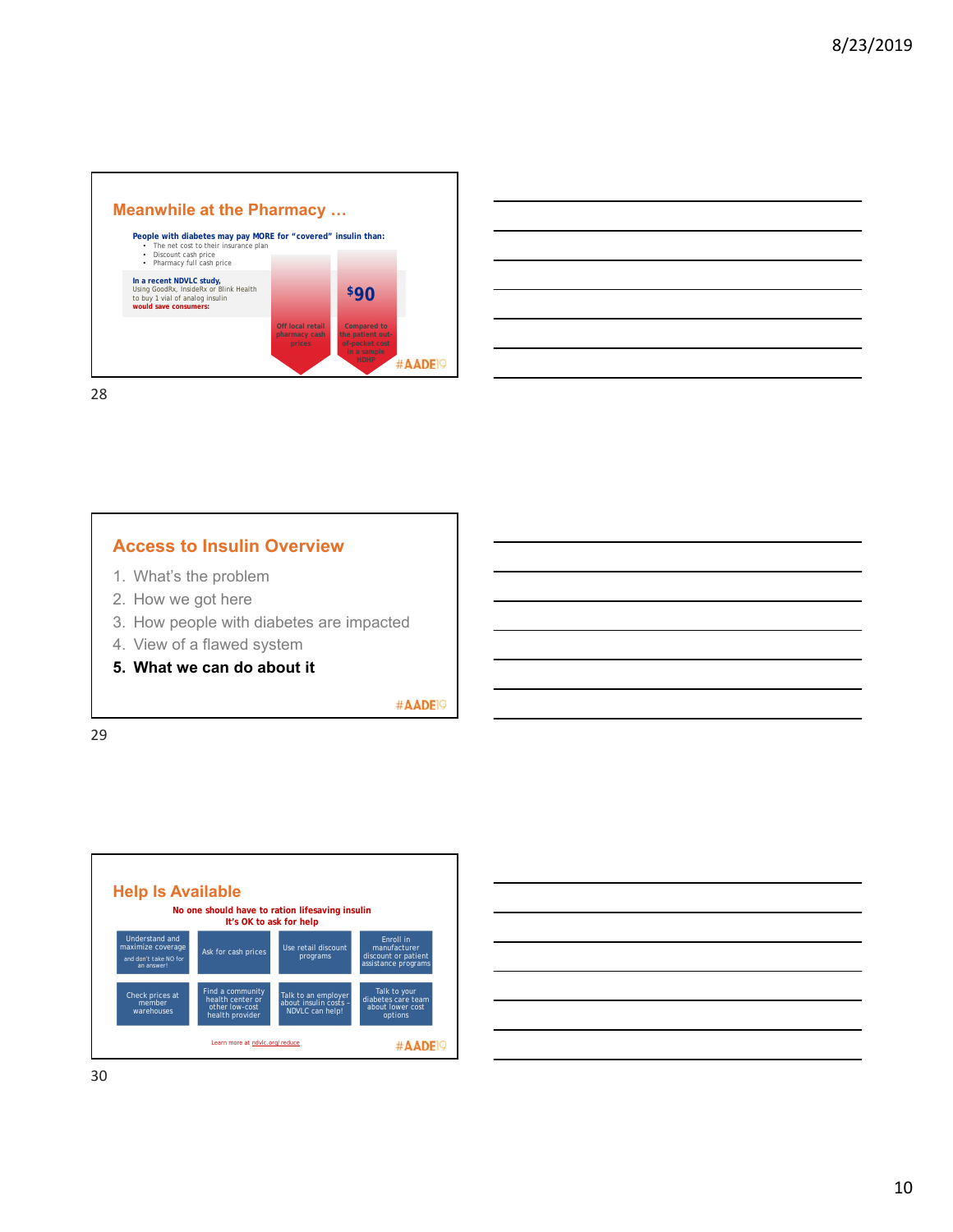|                                                                                                                                                                                                                                                        |                                                                             |                                                     |                                                                                                                                                                                                                                                                                                                                                                                                                                  | <b>Raise Awareness: Help is Available</b>       |                                       |
|--------------------------------------------------------------------------------------------------------------------------------------------------------------------------------------------------------------------------------------------------------|-----------------------------------------------------------------------------|-----------------------------------------------------|----------------------------------------------------------------------------------------------------------------------------------------------------------------------------------------------------------------------------------------------------------------------------------------------------------------------------------------------------------------------------------------------------------------------------------|-------------------------------------------------|---------------------------------------|
| <b>National Diabetes</b><br><b>folunteer Leadership Council</b>                                                                                                                                                                                        |                                                                             |                                                     | <b>OD</b> A<br><b>AACE Prescription</b><br>Salvings Directory                                                                                                                                                                                                                                                                                                                                                                    |                                                 |                                       |
| Reducing Insulin Out-of-Pocket Costs                                                                                                                                                                                                                   |                                                                             |                                                     |                                                                                                                                                                                                                                                                                                                                                                                                                                  |                                                 |                                       |
| NDVLC is committed to reducing insulin costs in the U.S. It's encouraging to see policymakers<br>paying attention to the problem. but policy changes take time and many people with diabetes<br>struggle to afford insulin today.                      |                                                                             |                                                     |                                                                                                                                                                                                                                                                                                                                                                                                                                  |                                                 |                                       |
| Personal clicumstances and insurance plans vary so t<br>you are uninsured, underinsured or in a high deduct<br>out-of-pocket cost for insulin and other diabetes med                                                                                   | <b>MADE</b><br><b>This charge the state and</b>                             | backmanned workshops books much as                  |                                                                                                                                                                                                                                                                                                                                                                                                                                  |                                                 |                                       |
| Check your coverage first<br>If you have insurance, check your plan's website or<br>pendors number on the back of your insurance card<br>filling your prescriptions at a sifferent retail or mail<br>can change during the year to know before you go. | <b>Service Controller</b><br><b>CALCULATION</b><br><b>Summer</b>            | Access & Altergatebly Resources                     | $0 + 0.0000 +$                                                                                                                                                                                                                                                                                                                                                                                                                   |                                                 | __                                    |
| Ask for the pharmacy's cash price                                                                                                                                                                                                                      | <b><i>BRANN</i></b><br><b>Contractor</b>                                    | THE R P. LEWIS CO., LANSING, MICH. 49-14039-1-120-2 | moderni, i su morario alcoholi dal inda-                                                                                                                                                                                                                                                                                                                                                                                         | http://prescriptionhelp.aace.com/               |                                       |
| http://ndvlc.org/topics/ndvlc-offers-<br>tips-to-help-reduce-insulin-costs/                                                                                                                                                                            | --<br>--<br>--<br><b>ARTIST</b><br>---<br><b>ALCOHOL: AND REAL PROPERTY</b> |                                                     | before their discussions in a part of a look complete and<br>area academ alabanica da la pricera, academ de acade<br>the contracts of a court work with the financial contract and<br>the month to be committed<br>painters dependence in a school in<br>and the state state in contract in the contract weeken. Because at a<br>process in any distance for of act on the residents.<br>been in their latest to a plan the same | tice/educator-tools/affordability-<br>resources | https://www.diabeteseducator.org/prac |
|                                                                                                                                                                                                                                                        | -                                                                           |                                                     |                                                                                                                                                                                                                                                                                                                                                                                                                                  |                                                 |                                       |

| a series and the contract of the contract of the contract of the contract of the contract of the contract of the      |  |  |
|-----------------------------------------------------------------------------------------------------------------------|--|--|
|                                                                                                                       |  |  |
| $\overline{\phantom{a}}$                                                                                              |  |  |
|                                                                                                                       |  |  |
| <u> 1989 - Johann Stoff, amerikansk politiker (d. 1989)</u>                                                           |  |  |
|                                                                                                                       |  |  |
| <u> 1989 - Johann Stoff, deutscher Stoff, der Stoff, der Stoff, der Stoff, der Stoff, der Stoff, der Stoff, der S</u> |  |  |







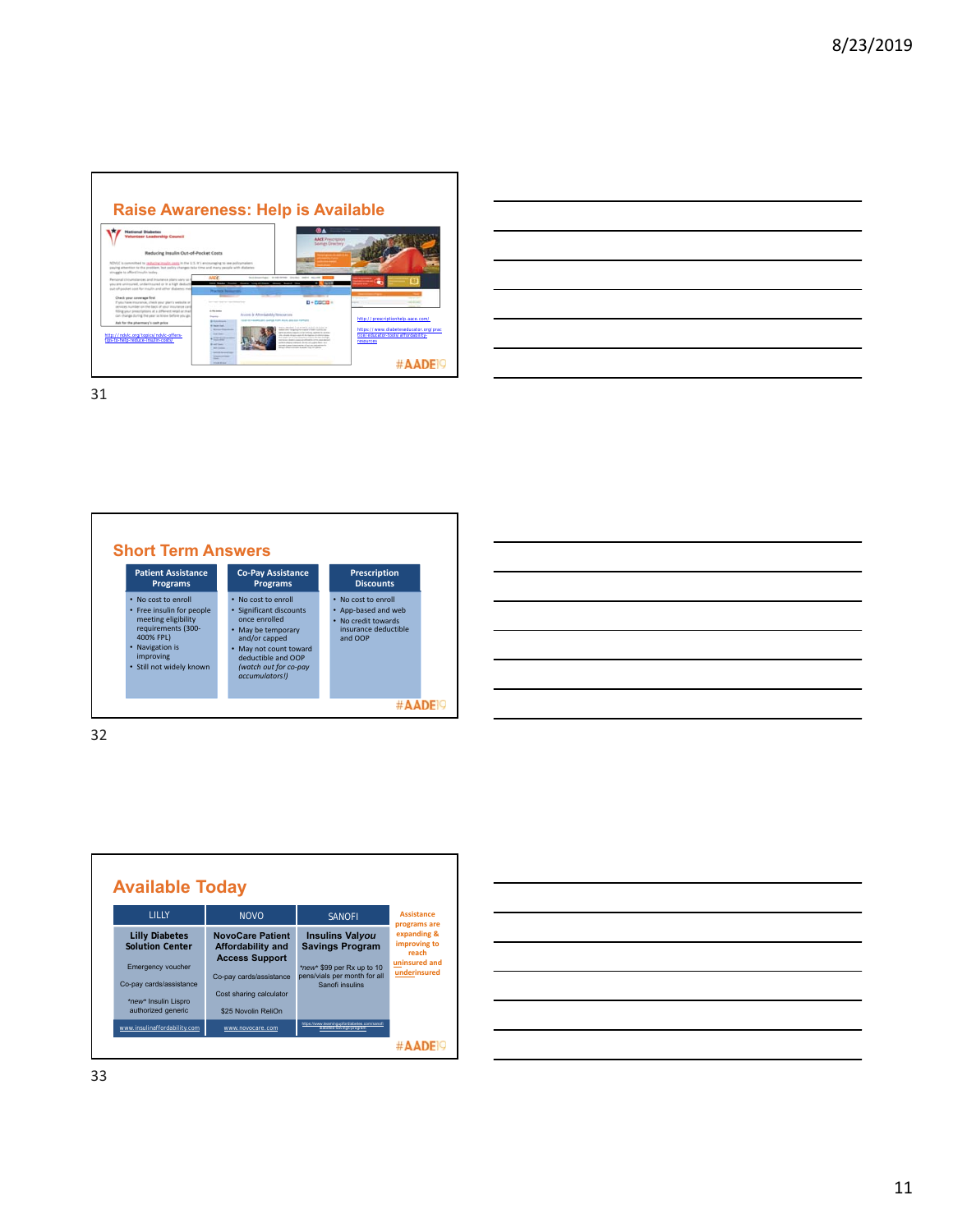|                                                                                                                  | NDVLC & JDRF Employer Initiative                                                                                                                                                                                                                                                                   |
|------------------------------------------------------------------------------------------------------------------|----------------------------------------------------------------------------------------------------------------------------------------------------------------------------------------------------------------------------------------------------------------------------------------------------|
| <b>TARGETS</b><br>• Large Employers<br>• Employer Groups /<br>Coalitions<br>• Benefit Plan Design<br>Consultants | <b>OBJECTIVES</b><br>$\checkmark$ Get insulin on preventive drug<br>list (exempt from the deductible)<br>$\checkmark$ Pass through rebates & discounts<br>at the pharmacy<br>$\checkmark$ Low, predictable co-payments<br>instead of coinsurance<br>$\checkmark$ Broad access to available devices |







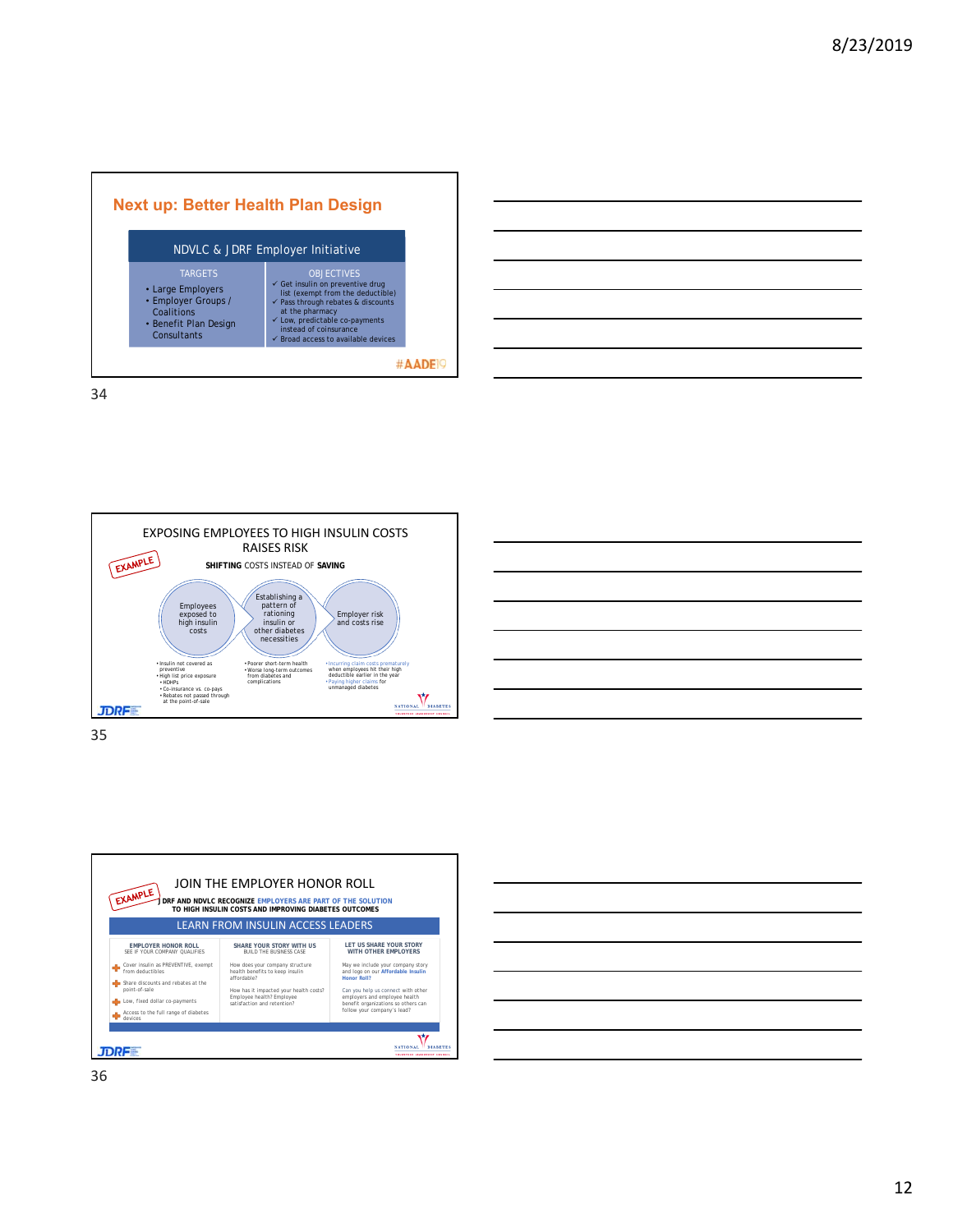

| and the control of the control of the control of the control of the control of the control of the control of the      |  |  |         |
|-----------------------------------------------------------------------------------------------------------------------|--|--|---------|
|                                                                                                                       |  |  |         |
| <u> Alban a shekara ta 1999 a shekara ta 1999 a shekara ta 1999 a shekara ta 1999 a shekara ta 1991 a 1991 a 1991</u> |  |  |         |
| <u> 1989 - Andrea Andrew Maria Andrew Maria Andrew Maria Andrew Maria Andrew Maria Andrew Maria Andrew Maria Andr</u> |  |  | _______ |
|                                                                                                                       |  |  |         |
| the contract of the contract of the contract of                                                                       |  |  |         |